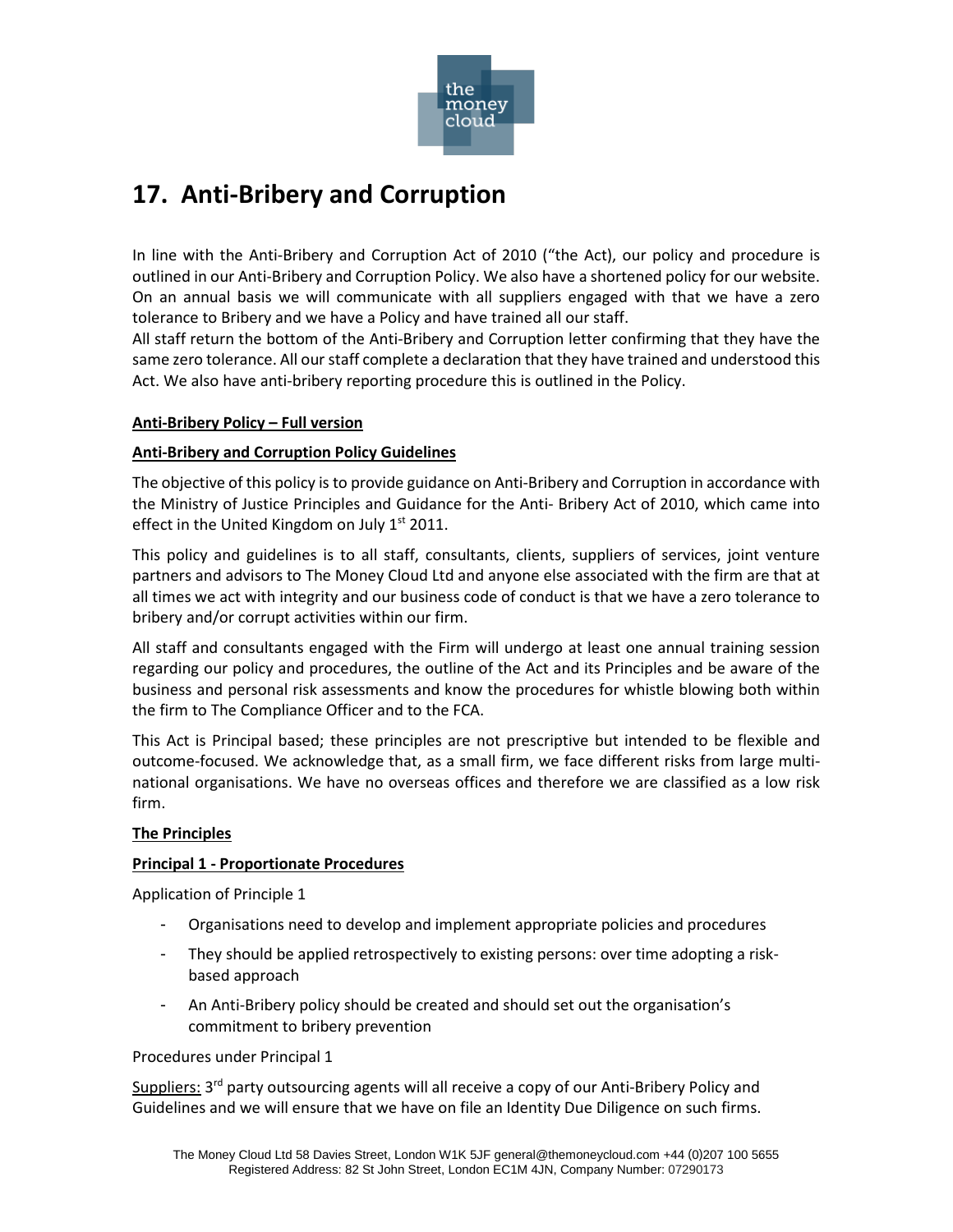

Hospitality and promotional expenditure: A firm is required to conduct its business with integrity, pay due regard to the interests of its customers, treat them fairly and manage conflicts of interest fairly both between itself and its customers and between a customer and another client.

As such, individuals are advised against giving, offering or soliciting gifts or inducements if it is likely to conflict to a material extent with any of the firm's clients.

Individuals should ensure that the provision of a non-monetary benefit does not impair compliance with the firm's duty to act in the best interest of the client.

### **Guidance on Gifts and Hospitality**

The giving or accepting of any cash or cash-convertible gifts is strictly forbidden.

All gifts/hospitality given and received should be within a reasonable limit in terms of estimated cost, frequency and in the normal course of business. Reasonable cost in this policy is set at £250.00. If it is a single expense of £250 or currency equivalent or a combined event adding up to more than £250 e.g £100 per ticket for 3 or more people it should be declared. Cost is determined by the current market value.

All gifts/hospitality received must be logged in the gifts register with full details of (sender)-name and company, gift description and value. A copy of the log should be sent to Compliance as soon as the gift is received or is reasonably practicable.

All gifts/hospitality offered must be logged in the gifts register complete with the (offeror) name and department, gift description and value. The reason for offering the gift must be clearly stated on the form and should be signed off by a person of authority before being sent to Compliance for final sign off.

Business lunches or dinner invitations are acceptable and do not need to be signed off by Compliance. However business lunches/dinners on a regular basis are not in the spirit of this policy and are unacceptable. If in doubt, please refer to the Compliance Department.

Invitations to artistic or sporting events should be attended and or given occasionally by/to any one client of the firm. Occasionally is defined as not more than twice a year. Anything more must be reported to Compliance.

Conferences organised and sponsored by the firm's clients are acceptable if the event demonstrates an educational benefit/content. Travel expenses to these conferences must not be borne by the organiser/sponsor. Conferences such as these that have a social tinge to it and therefore must be sent to Compliance for sign off.

### **Record Keeping**

A record is maintained of all inducements and gifts given and received by all individuals. The records detail the date, name of sender/receiver, nature of gift, reason for gift and value of the gift. This will be reviewed within the compliance monitoring program.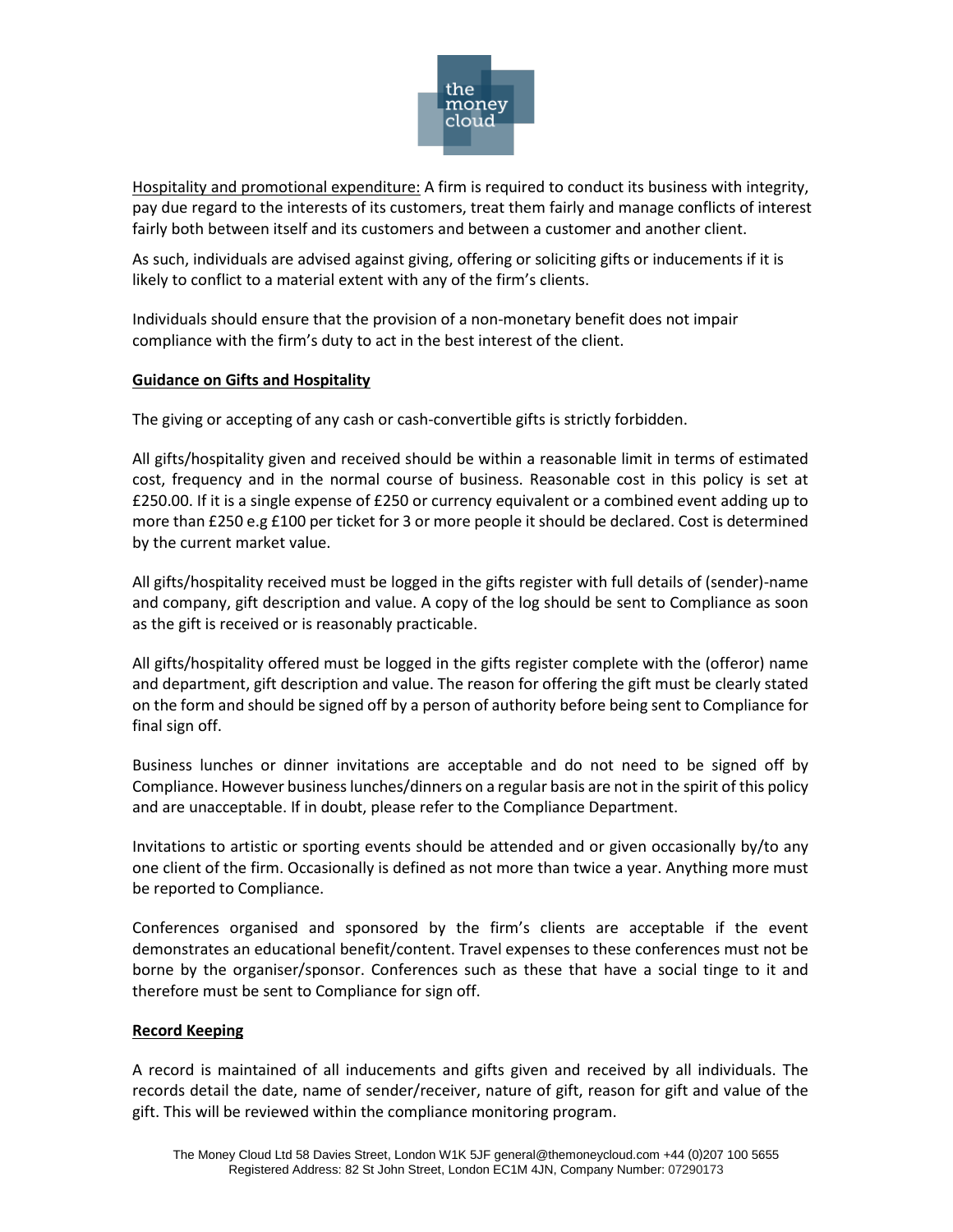

## **Financial Controls**

Our bookkeeping will be cross-checked with entertainment and gift register. Senior Management will be advised during training sessions that this should be monitored by their financial department and this monitoring will be cross-checked by the compliance monitoring team.

**Facilitation Payments** are prohibited in all business dealings of the Firm.

**Political and Charitable Donations:** The firm makes no political donations. Charitable donations should be disclosed in their management accounts.

The Firm has a **Conflict of Interest Policy,** which is available on request.

**Report a Suspicion**: If any individual needs to report a suspicion of Bribery and/or Corruption, they must complete a Suspicious Activity Report, send it to the ABRO and/or report it to the Serious Fraud Office.

## **Principle 2 - Top Level Commitment**

Application of the Principle:

"The top level management of a commercial organisation (be it a board of directors, the owners or any other equivalent body or person) are committed to preventing bribery by persons associated with it. They foster a culture within the organisation in which bribery is never acceptable"

This Policy has been **created and adopted by senior management** at The Money Cloud Ltd, who embrace the zero tolerance toward bribery and are aware that a policy with guidelines and procedures is important as well as staff training and the culture adopted both internally and externally with all associated clients and suppliers. We are committed to carry out our business fairly, honestly and openly. All members and consultants of the firm are competent and act with integrity. This Policy will be published on our website and reviewed annually.

**A Breach of the Act** within the Firm will be met with disciplinary measures internally and if suppliers are found not to act with integrity in these matters or will not complete our Identity Due Diligence Questionnaire we may seek to end our contract with them.

We will support and encourage external training from all our associations that we are involved with such as The Chartered Institute of Securities, The Institute of Chartered Accountants Corporate Finance Faculty and the Association of Professional Compliance Consultants.

### **Principle 3 - Risk Assessment**

Application of Principle 3: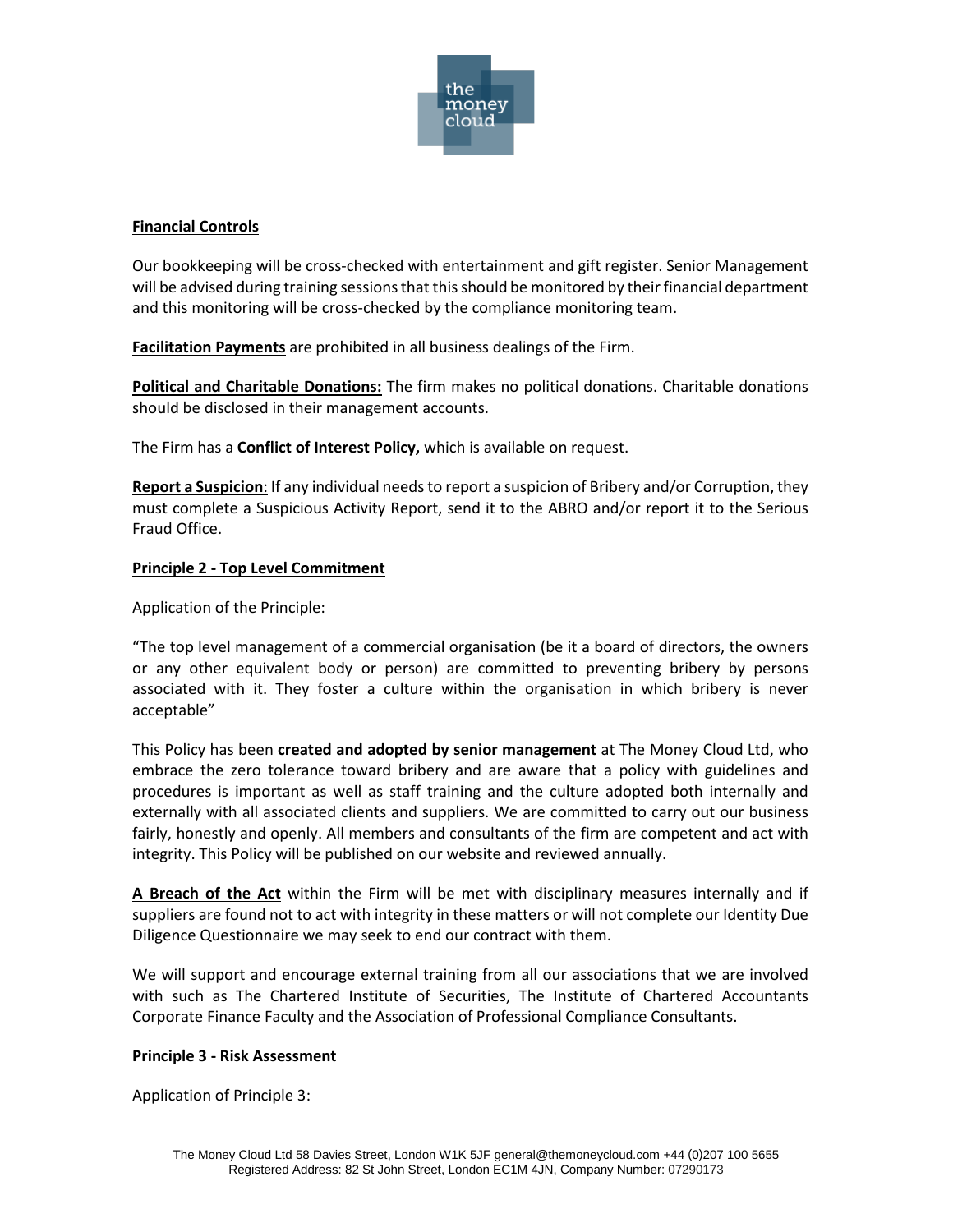

Purpose is to promote proportionate risk assessment.

Risk assessment procedures will usually include the following (but not exhaustive):

- Oversight of risk assessment by top level management;
- Appropriate resourcing to reflect the scale of the organisation's business and the need to identify and prioritise all relevant risks;
- Identification of the internal and external information sources that will enable risk to be assessed and reviewed;
- Due Diligence enquiries (also Principle 4);
- Accurate and appropriate documentation of the risk assessment and its conclusions.

**Risk Assessment** is continual within The Money Cloud Ltd. We have a Gifts and Hospitality Policy and Procedures and training for all individuals of the Firm. This is monitored and reported within the Compliance Monitoring Review.

- Our external risks fall into five groups: country, sectoral, transactional, business opportunity and business partnership.
- Internal factors include deficiencies in employee skills and training, bonus culture encouraging excessive risk taking, lack of clarity in organisations policy, procedures and controls and lack of a clear message from management.

We operate principally in the United Kingdom. We do not engage in any facilitation payments and have low offshore dealings; our business is mainly conducted with FCA Authorised Firms and Outsourcing of Suppliers who will all undergo an Identity or Customer Due Diligence. All our consultants undergo compliance training as they come on-board; we have CPD (continual professional development) so we believe our risk is low. We do not have a bonus culture tied to outside client business. We believe we are a Low Risk Firm.

### **Principle 4 – Due Diligence**

Principle: "The commercial organisation applied due diligence procedures: taking a proportionate and risk-based approach in respect of persons who perform or will perform services for or on behalf of the organisation in order to mitigate identified bribery risks."

We carry out Customer Due Diligence (CDD) on all our clients and joint ventures and we will implement Identity Due Diligence (IDD) outlining backgrounds and reputation on all or external suppliers/joint ventures and associated parties (associated parties can mean: key consultants, key members of a supply chain and any key relationships). We focus on being informed about who we do business with and how. We believe this is in line with our strong corporate governance.

#### **Principle 5 - Communication and Training**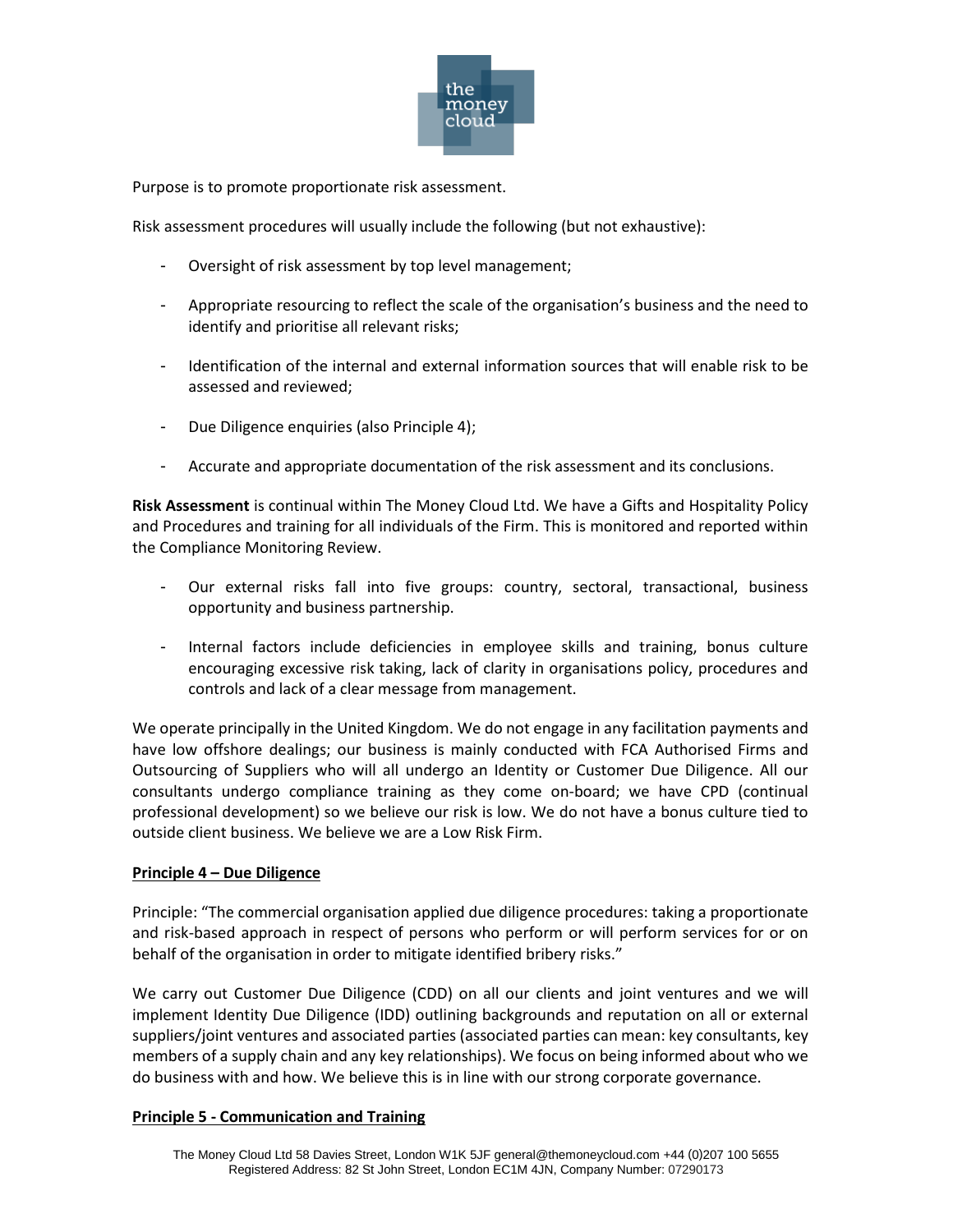

Principle: "The commercial organisation seeks to ensure that its bribery prevention policies and procedures are embedded and understood throughout the organisation through internal and external communication - including training - that is proportionate to the risks it faces."

#### Application of Principle 5

The belief is that greater awareness will deter bribery. The Money Cloud Ltd embraces Anti-Bribery and Corruption from the top. When on-boarding a new consultant or a new joint venture/introducer, we will ensure that they partake in in-house training on at least an annual basis.

We run a mandatory training and competency programme/log with minimum of 35 hours a year of CPD. This training will form part of annual mandatory training, which includes anti-money laundering training for internal and external as well asself-directed training. This log is held on the firm's secure drive. We have a confidential whistle blowing suspicion form. If you would prefer not to report a breach internally to the Compliance Officer you can complete the report and send it the Serious Fraud Office.

A breach of this policy and our firm's zero tolerance adoption will result in disciplinary action.

Our Policy will be published on the Firm's website and be available on the Firm's internal secure intranet.

#### **Principle 6 – Monitoring and Review**

Principle: The commercial organisation monitors and reviews procedures designed to prevent bribery by persons associated with it and makes improvements where necessary.

#### Application of Principle 6

Our training on the Anti-Bribery Act of 2010 will not be static. It will be reviewed at least annually and any potential breaches or suspicions will be logged on our internal CMP (Compliance Monitoring Report), which is conducted quarterly. We will encourage feedback from training both internally and externally. Following training, individuals will be requested to sign a declaration form that they listened, read and understood the training session. Reaching out to our trade bodies and memberships will be encouraged.

Forms mentioned in this Policy that should be requested when needed :

- 1. Customer Due Diligence Questionnaire CDD (Form 7)
- 2. Suspicious Activity Reporting Form (Form 3)
- 3. The Gifts and Hospitality Register Permissions Form (Form 11)
- **4.** The Declaration of Anti-Bribery Training Forms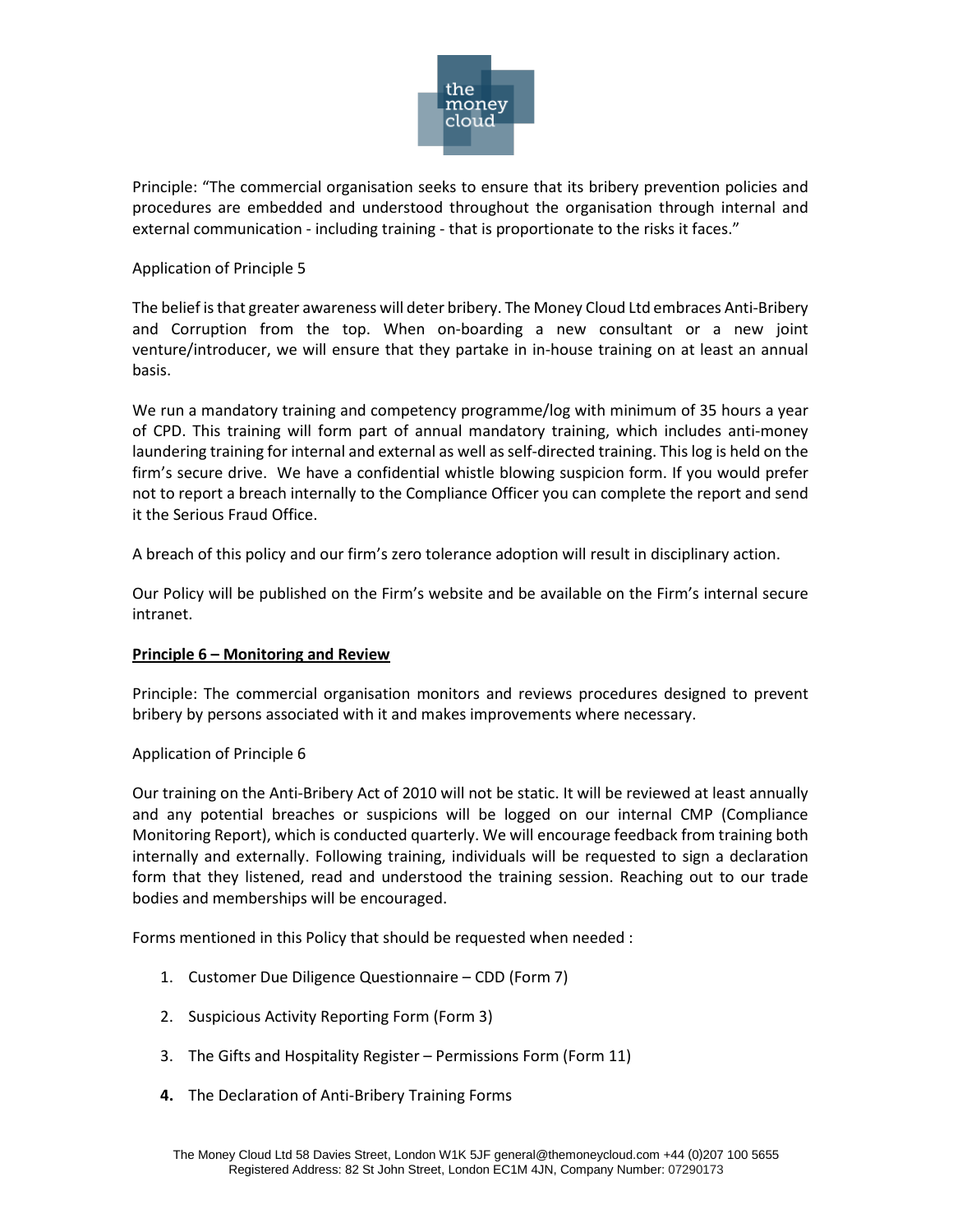

#### **Frequently Asked Questions**

#### **a. How do I determine whether something amounts to a bribe?**

The relevant test is whether a reasonable person in the UK would consider the advantage offered, promised, given or received is for the intention of ensuring, or may reasonably be expected to result in, the improper performance of a function or activity.

- **b. Could a firm based outside the UK be caught by the Bribery Act?** Yes. If some or part of the Firm's business is carried out in the UK, the Firm could be caught under the Act. This includes a subsidiary, a branch, an agent, etc.
- **c. Are activities conducted outside the UK within the scope of the Act?** Yes, if your Firm is caught by the Act.

#### **d. Is the private sector caught by the Act?**

Yes. The offence of bribery applies to any function of a public nature connected with a business, performed in the course of a person's employment or performed on behalf of a firm or another body or persons. It therefore applies to both the public and private sectors.

### **e. Can firms offer corporate hospitality and gifts under the Act?**

The Guidance confirms that hospitality and gifts made in good faith, with the intention of establishing cordial relations, are not caught by the Act. However, where the intention is to gain a financial or other advantage this can amount to a bribe. It will generally depend on the type and level of the advantage offered, the manner and form in which the advantage is provided and the level of influence the individual receiving the benefit has over the business decision.

As a general rule, hospitality and gifts that are proportionate and reasonable to a firm's industry are very unlikely to be caught under the Act. The Guidance includes examples of reasonable hospitality such as tickets to sporting events (e.g. Wimbledon or a Grand Prix), dinner and reasonable travel expenses.

### **f. Has the stance on facilitation payments changed?**

No. Facilitation payments remain illegal under the Act. The guidance acknowledges that facilitation payments are part of normal business in some parts of the world. To that extent the Guidance refers to the guidance issued by the Director of the Serious Fraud Office and the Director of Public Prosecutions ("SFO/DPP Guidance"), which outlines how the offence is likely to be prosecuted.

The SFO/DPP Guidance states that where there is sufficient evidence of bribery (a facilitation payment) the prosecutors will consider whether a prosecution is required in the public interest. In determining this, the prosecution will have regard to:

The size of the payments;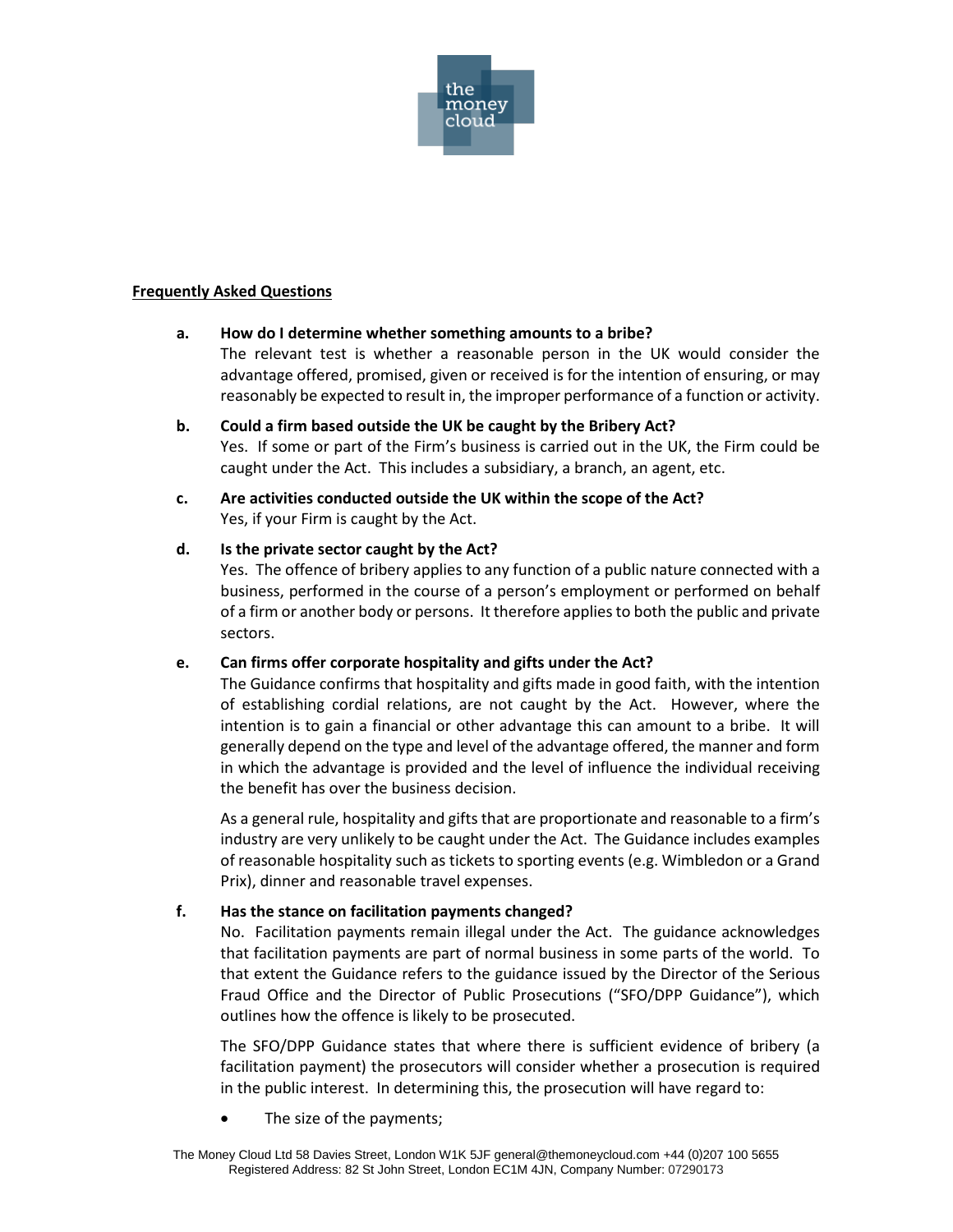

- Whether the payments are planned for and part of a standard way of business;
- Whether the firm has adequate policies and procedures in place to deal with requests for facilitation payments; and
- Whether the individual making the payment was in a vulnerable position.

# **g. Can I rely on a third party to conduct due diligence on my behalf?**

Yes, although you will first need to conduct a risk assessment on your third party. You should also obtain copies of any due diligence obtained on your behalf as part of your monitoring.

**h. Are businesses required to renege on existing arrangements where they are not satisfied that an existing associated person has adequate Anti-Bribery procedures?** The Guidance makes specific reference to granting "due allowance" to firms that have existing arrangements with associated persons. This applies in the short-term to the requirement that associated persons have adequate Anti-Bribery procedures in place. Firms should ensure that, at the first reasonable chance, all associated persons adopt adequate Anti-Bribery procedures.

## **i. Is a non-UK parent with a UK subsidiary caught by the Act?**

In determining whether a non-UK parent would be caught by the rules, a firm will need to consider the degree of independence the subsidiary has from its parent. Relevant considerations are likely to include:

- The influence the parent entity has over the general activities of the subsidiary and how often this influence is exercised;
- How the subsidiary is supported financially;
- The business activities of the parent and subsidiary; and
- The reporting lines in the subsidiary.

# **j. What is the extent of a firm's liability for the actions of associated persons? Employees**

A firm will be liable for the actions of an employee, where it has failed to ensure that it has adequate policies and procedures in place (adequacy of procedures is discussed above).

### **Contractors**

In terms of liability for the actions of contractors, these may be caught by the definition of "associated" persons if they are performing services for or on behalf of the Firm. The Guidance accepts that firms may only have influence over the relationship with their contractual parties and there may be a series of subcontractors. It is likely that these subcontractors would be providing services to their counterparty and not the Firm and hence, would fall outside the scope of the definition of "associated" persons. The Guidance also suggests conducting risk-based due diligence and incorporating Anti-Bribery provisions into contracts with associated persons requiring them to adopt the same provisions with the next party in the chain.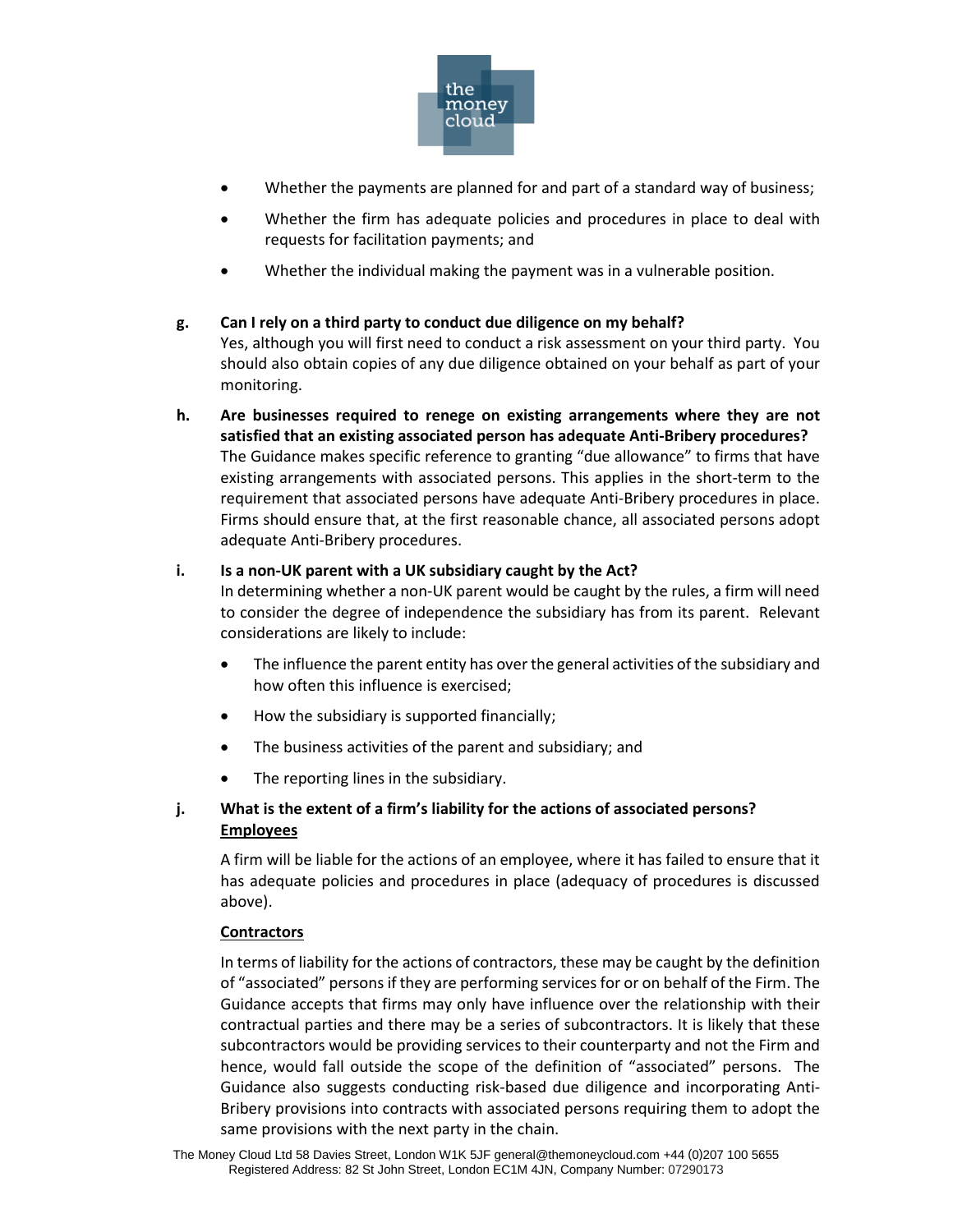

#### **Joint Ventures**

Turning to joint ventures, where this is in the form of a separate legal entity, a member to that joint venture may be liable if the joint venture is providing services to the member and a bribe is paid with the intention of benefiting the member. However, an indirect benefit through an investment in the joint venture is unlikely to be caught.

Joint ventures in the form of a contractual relationship are slightly different. Ordinarily, a bribe paid by an employee of a participant to a joint venture will be presumed to be for the benefit of his employer. The fact that the other participant may benefit indirectly is unlikely in itself to amount to an offence, although the degree of control the participant has over the arrangement will also be considered.

### k. **What are the key risks for FX Broker/Strategic Partners?**

- **Marketers** the Firm should ensure that it has policies and procedures to ensure that potential partners are not improperly influenced to enter into a commercial relationship.
- **Hospitality** any gifts and entertainment should be proportionate and reasonable to the industry. Following a suitable gifts and entertainment policy should mitigate this risk.
- **Agents and Consultants** the Firm may be liable for the actions of any agents or consultants it appoints to the performance of services for or on behalf of the Firm. This is particularly risky where the Firm is conducting business in a foreign jurisdiction.

It should be noted that the Serious Fraud Office ("SFO"), which is tasked with investigating potential cases of bribery, has stated that technical arguments should not be relied upon as grounds for avoiding investigation under the Act. This gives the SFO remit to investigate cases of potential bribery even if the statutory tests are not met.

### **The Money Cloud Ltd**

### **Anti-Bribery and Corruption Policy (Web Policy)**

#### **Introduction**

The Money Cloud values its reputation for ethical behaviour and for financial probity and reliability. It recognises that over and above the commission of any crime, any involvement in bribery will also reflect adversely on its image and reputation. Its aim therefore is to limit its exposure to bribery by:

- Setting out a clear Anti-Bribery policy;
- Training all consultants and clients, so that they can recognise and avoid the use of bribery by themselves and others;
- Encouraging its consultants and clients to be vigilant and to report any suspicion of bribery, providing them with suitable channels of communication and ensuring sensitive information is treated appropriately;